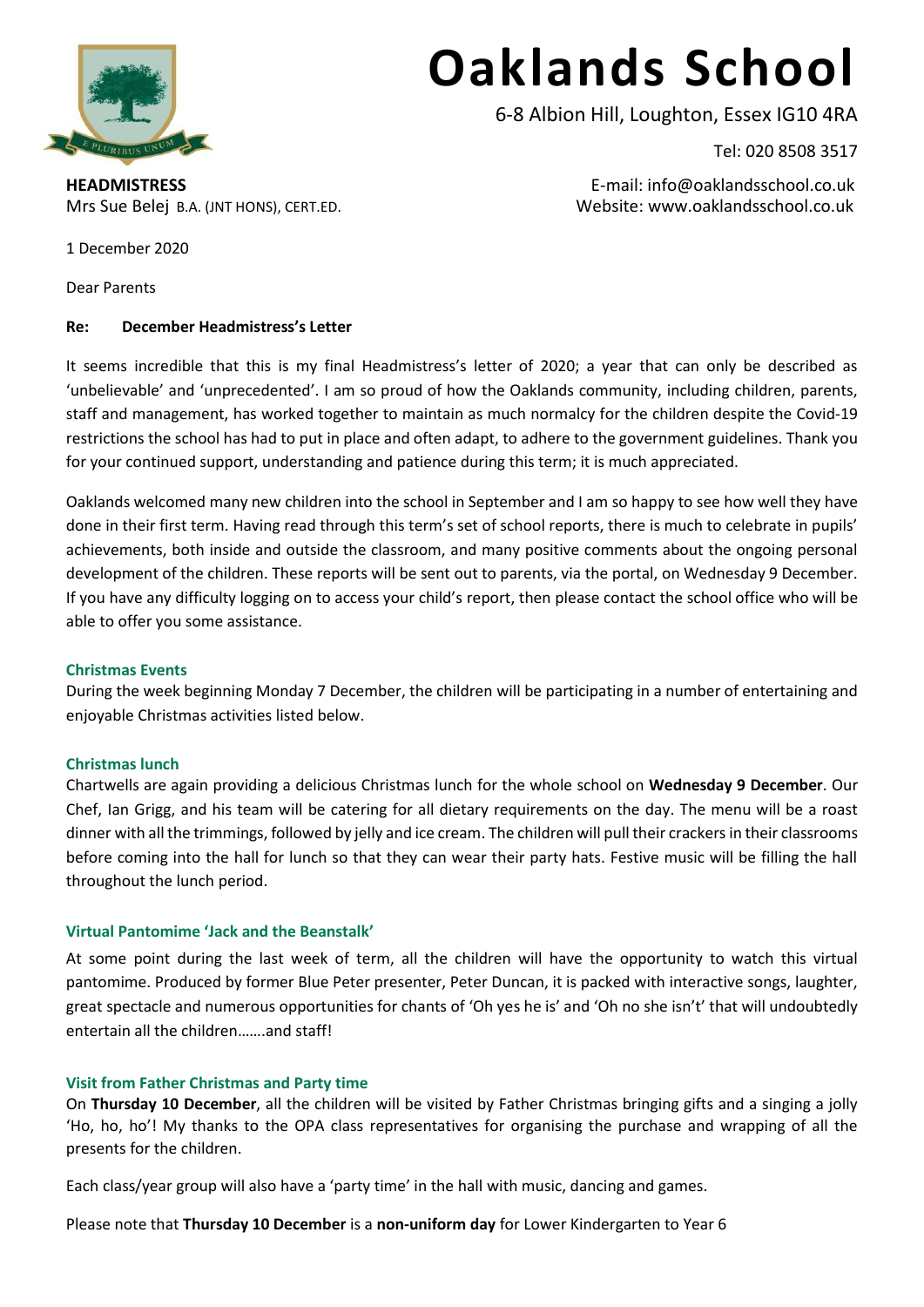We finish the term on **Friday 11 December**, which will also be a **non-uniform day** in support of **'Save the Children'**. We would like to invite the children to wear their Christmas jumpers for the last morning of the Autumn Term and bring in a £1 donation towards the work of this well-known charity. Thank you in advance of your support.

### **Year 6 Post Boxes**

Year 6 have done a fantastic job of designing and making their post boxes this year. They have been arriving in all the classrooms since Monday 30 November so that the children can start to bring their Christmas cards into school to post ready for delivery in the last few days of term. Well done Year 6!

#### **Start of the School Day**

We have kept to the temporarily advanced start time of 8.15am throughout this Autumn Term in order to train our pupils to keep their distance from others when entering the site. This also allowed for a wider window for arrivals and for pupils and families to establish new routines after the summer holidays. We feel that our Coronavirus procedures are now more settled and that we have a greater level of control over the initial morning routines, so we plan to start moving the arrival time back in order to help our staff prepare more effectively for the start of the school day.

**From Wednesday 6 January 2021, the doors will open at 8.20am and Registration will be at 8.40am. We will be on hand as usual to welcome the children from this time. Breakfast Club will continue to run as usual from 7.30am.**

We anticipate moving the start time to 8.25am from after the February half term, but I will confirm this in my February Head's Letter once we have had the opportunity to review the first month back.

#### **Extracurricular Clubs**

As you are aware, during this term we have had to make a number of adaptations to our after school club provision in response to government directives. We will be looking at the timetable for the Spring Term 2021 over the Christmas holidays and will be writing to you with further details in time for the start of the new term.

#### **Virtual Coffee Mornings**

Since October half term, we have been holding our usual programme of Coffee Mornings. These meetings serve as an opportunity to hear your views and to discuss school life. Thank you to those of you who were able to virtually join Mr Hagger, Mrs Osborn and myself at your respective Coffee Morning over the last few weeks. The final two this term are listed below.

#### **Staff News**

There are sometimes occasions during a school year when we say goodbye to a member of staff. At the end of the Autumn Term, Mrs Caroline Wiseman, our SENDCo, will be leaving Oaklands. She has been overseeing the SEND department for 4 years and has supported a number of children of all different ages in their learning and personal development. We wish her every happiness in her retirement.

I am delighted to inform you that Mrs Michaela Ridgeway, a current member of the SEND team, will become our new SENDCo in January 2021 and Mrs Margaret Donoghue will continue as our Assistant SENDCo.

Our main school caretaker since January 2020, Mr Aaron Moore, will be moving to the central Group Maintenance Team after the Christmas break to use his skills as a qualified plumber. I know you will join me in wishing him well for his new role, and we will continue to see him regularly as he moves between the sites.

We will be joined in January 2021 by Mr Mark Hewitt, who is a very experienced member of Oak-Tree staff. He will be moving across to the Oaklands main caretaker role from a similar position at Braeside.